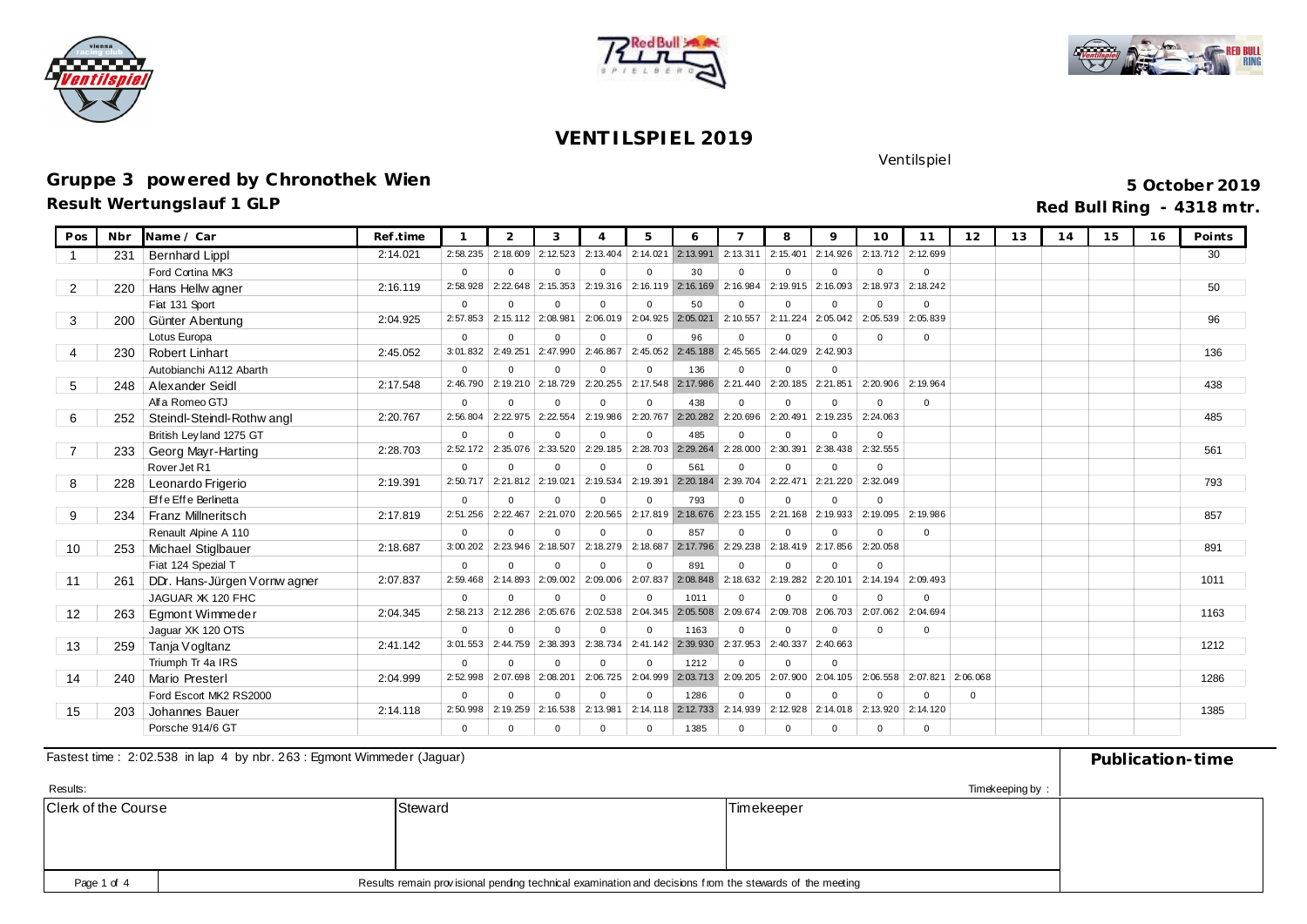





### **Gruppe 3 powered by Chronothek Wien**

**Result Wertungslauf 1 GLP**

**5 October 2019 Red Bull Ring - 4318 mtr.**

Ventilspiel

| Pos | Nbr | Name / Car                  | Ref.time |          | 2              | 3           | $\Delta$       | 5                 | 6                   |          | 8                   | $\mathsf Q$ | 10                | 11          | 12          | 13 | 14 | 15 | 16 | Points |
|-----|-----|-----------------------------|----------|----------|----------------|-------------|----------------|-------------------|---------------------|----------|---------------------|-------------|-------------------|-------------|-------------|----|----|----|----|--------|
| 16  | 241 | <b>Tom Ratzek</b>           | 2:09.181 | 2:50.570 | 2:13.940       | 2:10.625    | 2:14.454       | 2:09.181          | 2:10.668            | 2:12.893 | 2:12.226            | 2:11.107    | 2:11.883          | 2:10.236    |             |    |    |    |    | 1487   |
|     |     | Morris Mini Van             |          | $\Omega$ | $\Omega$       | $\Omega$    | $\Omega$       | $\Omega$          | 1487                | $\Omega$ | $\Omega$            | $\Omega$    | $\Omega$          | $\Omega$    |             |    |    |    |    |        |
| 17  | 232 | <b>Reinhard Mayerl</b>      | 2:13.529 | 2:50.675 | 2:13.609       | 2:10.518    | 2:13.212       | 2:13.529          | 2:12.041            | 2:11.794 | 2:10.741            | 2:10.269    | 2:11.295          | 2:09.736    |             |    |    |    |    | 1488   |
|     |     | Triumpf TR4                 |          | $\Omega$ | $\mathbf 0$    | $\mathbf 0$ | $\mathbf{0}$   | $\Omega$          | 1488                | $\Omega$ | $\Omega$            | $\mathbf 0$ | $\mathbf{0}$      | $\mathbf 0$ |             |    |    |    |    |        |
| 18  | 256 | Johannes Thäter             | 2:04.128 | 2:50.840 | 2:08.269       | 2:05.300    | 2:08.578       | 2:04.128          | 2:05.722            | 2:11.875 | 2:07.599            | 2:06.555    | 2:06.545          | 2:08.258    | 2:09.591    |    |    |    |    | 1594   |
|     |     | Ford Escort Mk1 RS2000      |          | $\Omega$ | $\Omega$       | $\Omega$    | $\mathbf{0}$   | $\Omega$          | 1594                | $\Omega$ | $\Omega$            | $\Omega$    | $\Omega$          | $\mathbf 0$ | $\mathbf 0$ |    |    |    |    |        |
| 19  | 210 | Markus Eder                 | 2:05.737 | 2:49.972 | 2:07.592       | 2:05.666    | 2:05.745       | 2:05.737          | 2:07.341            | 2:11.465 | 2:06.777            | 2:07.453    | 2:26.343          |             |             |    |    |    |    | 1604   |
|     |     | Alf a Romeo Giulia Super    |          | $\Omega$ | $\Omega$       | $\Omega$    | $\Omega$       | $\Omega$          | 1604                | $\Omega$ | $\Omega$            | $\Omega$    | $\mathbf 0$       |             |             |    |    |    |    |        |
| 20  | 254 | Damir Stimac                | 2:23.311 | 2:35.581 | 2:27.370       | 2:26.777    | 2:23.538       | 2:23.311          | 2:24.929            | 2:23.106 | 2:23.744            | 2:25.394    | 2:23.926          |             |             |    |    |    |    | 1618   |
|     |     | Fiat Abarth 850 Nuerburgrin |          | $\Omega$ | $\mathbf 0$    | $\Omega$    | $\overline{0}$ | $\Omega$          | 1618                | $\Omega$ | $\Omega$            | $\Omega$    | $\Omega$          |             |             |    |    |    |    |        |
| 21  | 264 | Stef an Zingel              | 2:18.318 | 2:58.789 | 2:26.560       | 2:21.090    | 2:19.367       |                   | 2:18.318 2:19.972   | 2:21.593 | 2:19.612            | 2:17.780    | 2:16.692          |             |             |    |    |    |    | 1654   |
|     |     | Mini Cooper                 |          | $\Omega$ | $\Omega$       | $\Omega$    | $\Omega$       | $\Omega$          | 1654                | $\Omega$ | $\Omega$            | $\Omega$    | $\Omega$          |             |             |    |    |    |    |        |
| 22  | 215 | Michael Glöckner            | 2:27.983 | 2:47.772 | 2:26.146       | 2:22.579    | 2:22.505       | 2:27.983          | 2:26.278            | 2:30,419 | 2:22.384            | 2:26.920    | 2:29.744          |             |             |    |    |    |    | 1705   |
|     |     | Alf a Romeo Guilia Ti       |          | $\Omega$ | $\Omega$       | $\Omega$    | $\Omega$       | $\Omega$          | 1705                | $\Omega$ | $\Omega$            | $\Omega$    | $\Omega$          |             |             |    |    |    |    |        |
| 23  | 244 | Ruhdorfer-Ruhdorfer         | 2:55.392 | 3:13.780 | 3:03.757       | 3:01.671    | 2:58.557       | 2:55.392          | 2:57.244            | 2:52.528 | 2:50.498            |             |                   |             |             |    |    |    |    | 1852   |
|     |     | Alf a Romeo Giulietta Ti    |          | $\Omega$ | $\Omega$       | $\Omega$    | $\mathbf{0}$   | $\Omega$          | 1852                | $\Omega$ | $\Omega$            |             |                   |             |             |    |    |    |    |        |
| 24  | 250 | Hans Simak                  | 2:27.873 | 2:47.537 | 2:30.974       | 2:29.834    | 2:28.319       | 2:27.873          | 2:25.989            | 2:26.787 | 2:25.373            | 2:22.706    | 2:25.709          |             |             |    |    |    |    | 1884   |
|     |     | Fiat Abarth 1000 TC         |          | $\Omega$ | $\Omega$       | $\Omega$    | $\Omega$       | $\Omega$          | 1884                | $\Omega$ | $\Omega$            | $\Omega$    | $\Omega$          |             |             |    |    |    |    |        |
| 25  | 221 | Michael Heuschneider        | 2:08.568 | 2:57.989 | 2:15.556       | 2:09.889    | 2:08.866       | 2:08.568          | 2:10.577            | 2:14.737 | 2:12.839            | 2:34.624    | 2:15.535 2:12.839 |             |             |    |    |    |    | 2009   |
|     |     | Volvo 121                   |          | $\Omega$ | $\overline{0}$ | $\mathbf 0$ | $\overline{0}$ | $\Omega$          | 2009                | $\Omega$ | $\mathbf{0}$        | $\mathbf 0$ | $\mathbf{0}$      | $\mathbf 0$ |             |    |    |    |    |        |
| 26  | 216 | Wolfgang Hack               | 2:48.490 | 2:54.527 | 2:43.969       | 2:42.505    | 3:12.744       | 2:48.490          | 2:46.423            | 2:47.742 | 2:46.633            | 2:47.430    |                   |             |             |    |    |    |    | 2067   |
|     |     | Fiat Abarth 1000 TC         |          | $\Omega$ | $\Omega$       | $\Omega$    | $\Omega$       | $\Omega$          | 2067                | $\Omega$ | $\Omega$            | $\Omega$    |                   |             |             |    |    |    |    |        |
| 27  | 218 | <b>Rudolf Haider</b>        | 2:16.043 | 2:51.741 | 2:19.849       | 2:17.046    | 2:17.435       | 2:16.043          | 2:18.265            | 2:29.347 | 2:23.968            | 2:23.859    | 2:14.091          | 2:10.918    |             |    |    |    |    | 2222   |
|     |     | <b>FIPO</b>                 |          | $\Omega$ | $\Omega$       | $\Omega$    | $\overline{0}$ | $\Omega$          | 2222                | $\Omega$ | $\Omega$            | $\Omega$    | $\Omega$          | $\mathbf 0$ |             |    |    |    |    |        |
| 28  | 238 | Michael Pirbaumer           | 2:27.790 | 3:01.577 | 2:31.285       | 2:24.07     | 2:29.837       | 2:27.790          | 2:30.075            | 2:27.662 | 2:24.474            | 2:25.307    | 2:27.023          |             |             |    |    |    |    | 2285   |
|     |     | Volv o Amazon               |          | $\Omega$ | $\Omega$       | $\Omega$    | $\Omega$       | $\Omega$          | 2285                | $\Omega$ | $\Omega$            | $\Omega$    | $\Omega$          |             |             |    |    |    |    |        |
| 29  | 204 | Ing. Leo Birke              | 2:53.761 | 3:09.245 | 2:52.966       | 2:55.408    |                | 2:51.353 2:53.761 | $2:51.215$ 2:56.390 |          | $2:51.429$ 3:04.612 |             |                   |             |             |    |    |    |    | 2546   |
|     |     | FIAT 128 Rally              |          | $\Omega$ | $\Omega$       | $\Omega$    | $\Omega$       | $\Omega$          | 2546                | $\Omega$ | $\Omega$            | $\Omega$    |                   |             |             |    |    |    |    |        |
| 30  | 223 | Helmut Hofmann              | 2:20.748 | 2:59.935 | 2:22.546       | 2:19.029    | 2:21.606       | 2:20.748          | 2:17.893            | 2:19.727 | 2:17.203            | 2:19.384    | 2:18.097          |             |             |    |    |    |    | 2855   |
|     |     | Trium ph TR2                |          | $\Omega$ | $\Omega$       | $\Omega$    | $\mathbf 0$    | $\Omega$          | 2855                | $\Omega$ | $\Omega$            | $\Omega$    | $\Omega$          |             |             |    |    |    |    |        |

#### Fastest time : 2:02.538 in lap 4 by nbr. 263 : Egmont Wimmeder (Jaguar) **Publication-time** Publication-time

| Results:            |         | Timekeeping by: |  |
|---------------------|---------|-----------------|--|
| Clerk of the Course | Steward | Timekeeper      |  |
|                     |         |                 |  |
|                     |         |                 |  |
|                     |         |                 |  |
|                     |         |                 |  |
| Page 2 of 4         |         |                 |  |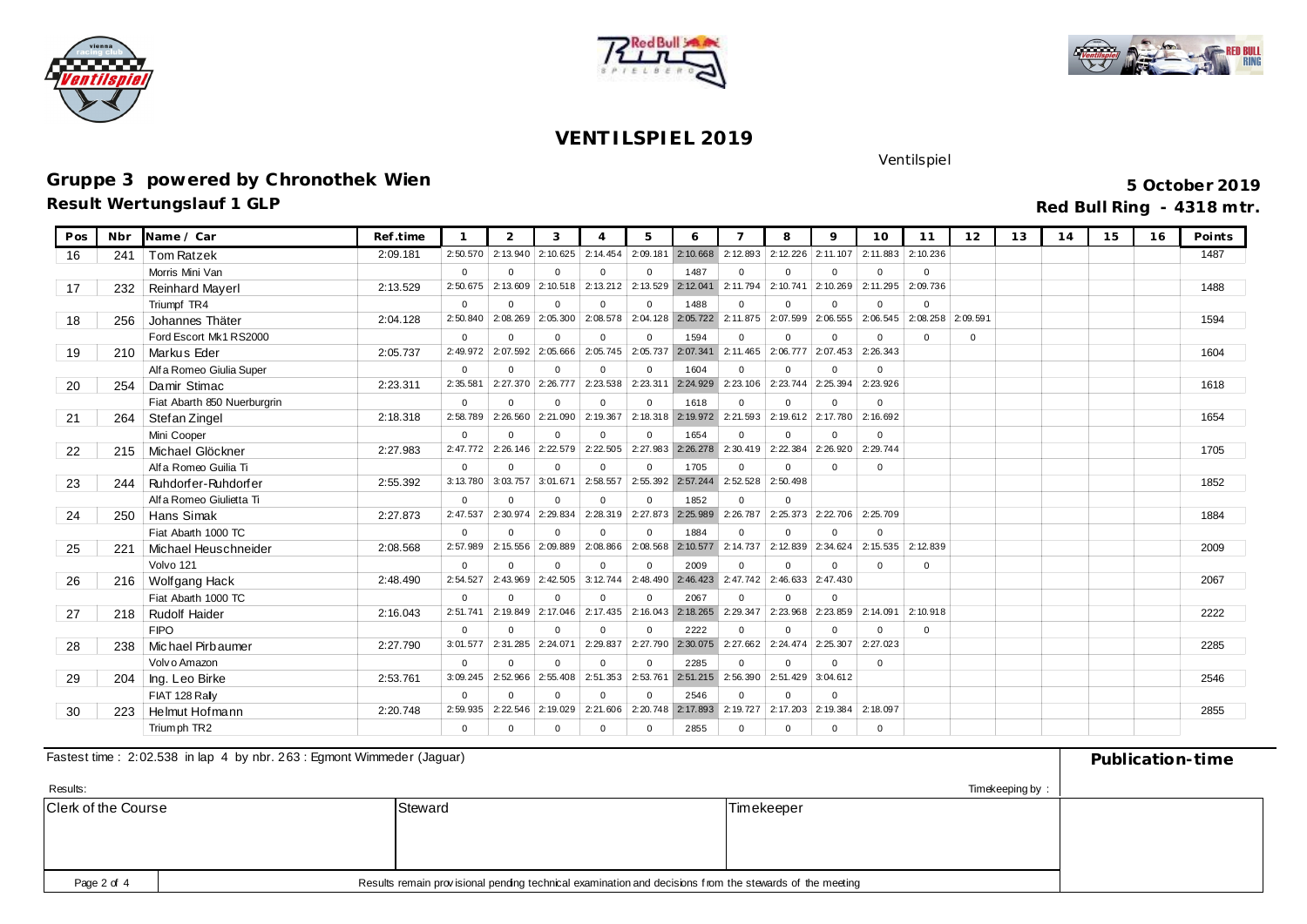





### **Gruppe 3 powered by Chronothek Wien**

**Result Wertungslauf 1 GLP**

**5 October 2019 Red Bull Ring - 4318 mtr.**

Ventilspiel

| Pos | Nbr | Name / Car                     | Ref.time |          | $\overline{2}$ | 3           | $\Delta$       | 5                   | 6                          |              | 8                 | $\mathsf{Q}$          | 10                | 11          | 12 | 13 | 14 | 15 | 16 | Points |
|-----|-----|--------------------------------|----------|----------|----------------|-------------|----------------|---------------------|----------------------------|--------------|-------------------|-----------------------|-------------------|-------------|----|----|----|----|----|--------|
| 31  | 214 | Oskar Ganahl                   | 2:17.126 | 2:54.096 | 2:18.229       | 2:18.794    | 2:15.008       | 2:17.126            | 2:20.009                   | 2:19.392     | 2:17.524          | 2:15.040              | 2:12.274          | 2:13.447    |    |    |    |    |    | 2883   |
|     |     | De Tomaso Pantera              |          | $\Omega$ | $\Omega$       | $\Omega$    | $\Omega$       | $\Omega$            | 2883                       | $\Omega$     | $\Omega$          | $\Omega$              | $\Omega$          | $\Omega$    |    |    |    |    |    |        |
| 32  | 246 | Michael Schaude                | 2:21.013 | 2:51.669 | 2:24.606       | 2:22.000    | 2:17.489       | 2:21.013 2:17.888   |                            | 2:22.134     | 2:21.736          | 2:22.267              | 2:22.589          | 2:19.831    |    |    |    |    |    | 3125   |
|     |     | Porsche 904 Carrera GTS        |          | $\Omega$ | $\Omega$       | $\Omega$    | $\mathbf{0}$   | $\Omega$            | 3125                       | $\Omega$     | $\Omega$          | $\Omega$              | $\Omega$          | $\Omega$    |    |    |    |    |    |        |
| 33  | 298 | Peter Mayer                    | 2:21.557 | 2:51.278 | 2:26.201       | 2:28.616    | 2:22.628       |                     | 2:21.557 2:24.753 2:23.770 |              | 2:23.670 2:25.054 |                       |                   |             |    |    |    |    |    | 3196   |
|     |     | Volv o PV544                   |          | $\Omega$ | $\Omega$       | $\Omega$    | $\Omega$       | $\Omega$            | 3196                       | $\Omega$     | $\Omega$          | $\Omega$              |                   |             |    |    |    |    |    |        |
| 34  | 255 | <b>Rudolf Svoboda</b>          | 2:10.794 | 2:50.999 | 2:16.789       | 2:10.104    | 2:09.305       | 2:10.794            | 2:07.564                   | 2:29.574     | 2:13.514          | 2:09.571              | 2:12.593          | 2:52.315    |    |    |    |    |    | 3230   |
|     |     | <b>BWA 2002 TII</b>            |          | $\Omega$ | $\Omega$       | $\Omega$    | $\overline{0}$ | $\Omega$            | 3230                       | $\Omega$     | $\Omega$          | $\Omega$              | $\Omega$          | $\mathbf 0$ |    |    |    |    |    |        |
| 35  | 206 | Tjark de Vries                 | 2:15.330 | 2:53.103 | 2:17.870       | 2:12.910    | 2:13.482       | 2:15.330            | 2:18.626                   | 2:22.732     | 2:16.392          | 2:19.504              | 2:22.501          | 2:14.369    |    |    |    |    |    | 3296   |
|     |     | Datsun 240Z                    |          | $\Omega$ | $\Omega$       | $\Omega$    | $\mathbf{0}$   | $\Omega$            | 3296                       | $\Omega$     | $\Omega$          | $\Omega$              | $\mathbf 0$       | $\mathbf 0$ |    |    |    |    |    |        |
| 36  | 245 | Joachim Rupp                   | 2:16.717 | 2:46.286 | 2:15.459       | 2:13.723    | 2:13.374       | 2:16.717 2:13.328   |                            | 2:17.886     |                   | 2:17.188 2:15.763     | 2:17.573 2:14.505 |             |    |    |    |    |    | 3389   |
|     |     | Ford Escort RS2000             |          | $\Omega$ | $\Omega$       | $\mathbf 0$ | $\overline{0}$ | $\Omega$            | 3389                       | $\Omega$     | $\Omega$          | $\Omega$              | $\Omega$          | $\mathbf 0$ |    |    |    |    |    |        |
| 37  | 260 | Vornwagner-Honeder             | 2:22.838 | 2:51.420 | 2:26.953       | 2:25.607    | 2:23.249       | 2:22.838            | 2:26.700                   | 2:28.502     | 2:29.111          | 2:29.062              | 2:28.802          |             |    |    |    |    |    | 3862   |
|     |     | JAGUAR XK 150                  |          | $\Omega$ | $\Omega$       | $\Omega$    | $\Omega$       | $\Omega$            | 3862                       | $\Omega$     | $\Omega$          | $\Omega$              | $\Omega$          |             |    |    |    |    |    |        |
| 38  | 236 | Dr. Cornelius Necas            | 2:45.843 | 3:01.315 | 2:44.178       | 2:41.880    | 2:39.930       | 2:45.843 2:41.751   |                            | 2:39.784     | 2:39.485          | 2:42.025              |                   |             |    |    |    |    |    | 4092   |
|     |     | Alf a Romeo Junior Zagato 1300 |          | $\Omega$ | $\Omega$       | $\mathbf 0$ | $\mathbf{0}$   | $\Omega$            | 4092                       | $\Omega$     | $\Omega$          | $\Omega$              |                   |             |    |    |    |    |    |        |
| 39  | 237 | <b>Martin Neger</b>            | 2:14.952 | 2:53.018 | 2:21.061       | 2:18.464    | 2:16.791       | 2:14.952            | 2:19.045                   | 2:13.886     | 2:12.536          | 2:11.907              | 2:15.435          | 2:11.383    |    |    |    |    |    | 4093   |
|     |     | <b>BMW 2002 Ti</b>             |          | $\Omega$ | $\Omega$       | $\Omega$    | $\mathbf{0}$   | $\Omega$            | 4093                       | $\Omega$     | $\Omega$          | $\Omega$              | $\Omega$          | $\mathbf 0$ |    |    |    |    |    |        |
| 40  | 208 | Grga Dulabic                   | 2:37.259 | 3:01.807 | 2:33.001       | 2:30.840    | 2:34.459       |                     | 2:37.259 2:33.132          | 2:36.375     | 2:33.721 2:33.306 |                       |                   |             |    |    |    |    |    | 4127   |
|     |     | Fiat Abarth 1000 TCR           |          | $\Omega$ | $\Omega$       | $\Omega$    | $\Omega$       | $\Omega$            | 4127                       | $\Omega$     | $\Omega$          | $\Omega$              |                   |             |    |    |    |    |    |        |
| 41  | 242 | Michael R. Rohrmoser           | 2:40.293 | 2:52.728 | 2:39.979       | 2:41.908    | 2:40.523       | 2:40.293 2:44.477   |                            | 2:40.137     | 2:43.364          | 2:43.052              |                   |             |    |    |    |    |    | 4184   |
|     |     | Fiat 128 3P                    |          | $\Omega$ | $\Omega$       | $\Omega$    | $\mathbf{0}$   | $\Omega$            | 4184                       | $\Omega$     | $\Omega$          | $\Omega$              |                   |             |    |    |    |    |    |        |
| 42  | 211 | Eder-Bernauer                  | 2:13.255 | 2:49.999 | 2:12.061       | 2:08.605    | 2:11.218       | 2:13.255            | 2:08.697                   | 2:14.516     | 2:17.393 2:15.048 |                       | 2:08.810 2:11.284 |             |    |    |    |    |    | 4558   |
|     |     | Porsche 356 A                  |          | $\Omega$ | $\Omega$       | $\Omega$    | $\Omega$       | $\Omega$            | 4558                       | $\Omega$     | $\Omega$          | $\Omega$              | $\Omega$          | $\Omega$    |    |    |    |    |    |        |
| 43  | 247 | Matthias Schmadalla            | 2:20.488 | 2:59.111 | 2:21.259       | 2:19.023    | 2:24.355       | 2:20.488 2:25.394   |                            | 2:20.905     |                   | $2: 18.153$ 2: 18.418 | 2:19.163          |             |    |    |    |    |    | 4906   |
|     |     | Trium ph TR4A                  |          | $\Omega$ | $\Omega$       | $\mathbf 0$ | $\mathbf{0}$   | $\Omega$            | 4906                       | $\Omega$     | $\Omega$          | $\Omega$              | $\Omega$          |             |    |    |    |    |    |        |
| 44  | 249 | Heimo Silberschneider          | 2:24.543 | 2:51.525 | 2:21.314       | 2:21.887    | 2:27.106       | 2:24.543 2:19.336   |                            | 2:29.393     | 2:25.522 2:19.987 |                       | 2:26.400          |             |    |    |    |    |    | 5207   |
|     |     | Fiat 128 3P                    |          | $\Omega$ | $\Omega$       | $\Omega$    | $\Omega$       | $\Omega$            | 5207                       | $\Omega$     | $\Omega$          | $\Omega$              | $\Omega$          |             |    |    |    |    |    |        |
| 45  | 207 | <b>Claus Dirnbacher</b>        | 2:51.515 | 3:01.938 | 2:49.398       | 2:50.132    | 2:49.049       | $2:51.515$ 2:57.321 |                            | 2:57.296     | 2:50.675          | 2:54.075              |                   |             |    |    |    |    |    | 5806   |
|     |     | Fiat 128 Familiare             |          | $\Omega$ | $\Omega$       | $\Omega$    | $\mathbf 0$    | $\mathbf{0}$        | 5806                       | $\mathbf{0}$ | $\mathbf{0}$      | $\mathbf 0$           |                   |             |    |    |    |    |    |        |

#### Fastest time : 2:02.538 in lap 4 by nbr. 263 : Egmont Wimmeder (Jaguar) **Publication-time** Publication-time

| Results:                   | Timekeeping by: |         |                   |  |  |  |  |  |  |  |  |  |
|----------------------------|-----------------|---------|-------------------|--|--|--|--|--|--|--|--|--|
| <b>Clerk of the Course</b> |                 | Steward | <b>Timekeeper</b> |  |  |  |  |  |  |  |  |  |
|                            |                 |         |                   |  |  |  |  |  |  |  |  |  |
|                            |                 |         |                   |  |  |  |  |  |  |  |  |  |
|                            |                 |         |                   |  |  |  |  |  |  |  |  |  |
|                            |                 |         |                   |  |  |  |  |  |  |  |  |  |
| Page 3 of 4                |                 |         |                   |  |  |  |  |  |  |  |  |  |